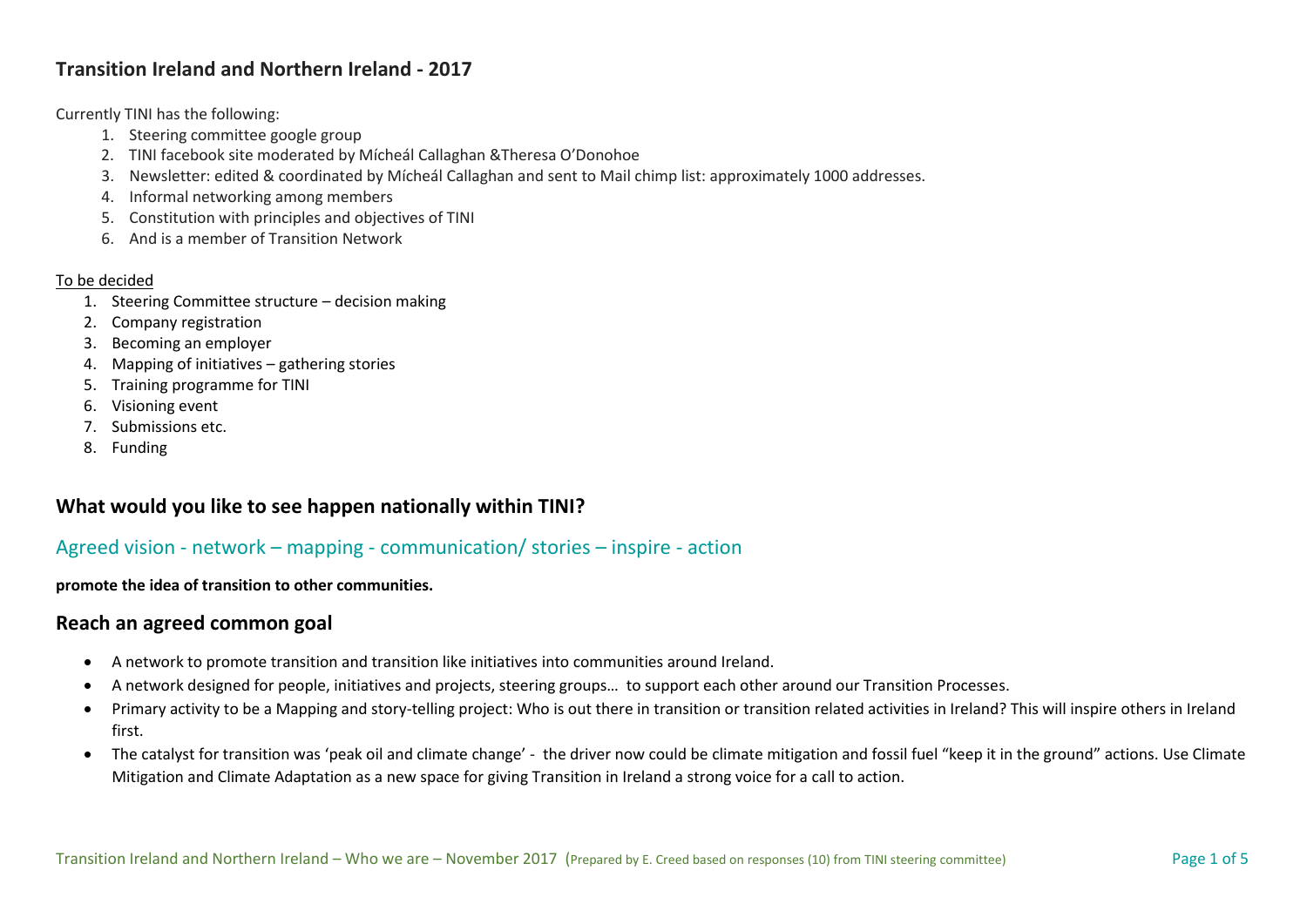# **What are members of TINI doing?**

| <b>Activities</b>                                                                                                                                                                                                                                                                                                                                                                                                                                                                                                                      | <b>Submissions</b>                                                                                                                                                                                                                                                                                                                     | Lobbying etc.                                                                                    | <b>Associated Groups (locally)</b>                                                                                                                                                                                                                                                                                                                                                                                                                                                                                                                                                       | Liaising with                                                                                                                                                                                                                                                                                                                                                                                                                                                                                                                                                                                                                                                                                                                                                                                            |
|----------------------------------------------------------------------------------------------------------------------------------------------------------------------------------------------------------------------------------------------------------------------------------------------------------------------------------------------------------------------------------------------------------------------------------------------------------------------------------------------------------------------------------------|----------------------------------------------------------------------------------------------------------------------------------------------------------------------------------------------------------------------------------------------------------------------------------------------------------------------------------------|--------------------------------------------------------------------------------------------------|------------------------------------------------------------------------------------------------------------------------------------------------------------------------------------------------------------------------------------------------------------------------------------------------------------------------------------------------------------------------------------------------------------------------------------------------------------------------------------------------------------------------------------------------------------------------------------------|----------------------------------------------------------------------------------------------------------------------------------------------------------------------------------------------------------------------------------------------------------------------------------------------------------------------------------------------------------------------------------------------------------------------------------------------------------------------------------------------------------------------------------------------------------------------------------------------------------------------------------------------------------------------------------------------------------------------------------------------------------------------------------------------------------|
|                                                                                                                                                                                                                                                                                                                                                                                                                                                                                                                                        |                                                                                                                                                                                                                                                                                                                                        |                                                                                                  |                                                                                                                                                                                                                                                                                                                                                                                                                                                                                                                                                                                          | (both local and national)                                                                                                                                                                                                                                                                                                                                                                                                                                                                                                                                                                                                                                                                                                                                                                                |
| <b>EDUCATION/ AWARENESS</b><br><b>RAISING/SOCIAL</b><br>Visioning events<br>Talks and Open Forums<br>Courses: sustainable<br>communities, permaculture<br>Community 'social' Events:<br>Film nights/ pot lucks etc<br>Call to action:<br>Climate Parade/ Ecolise Day of<br>action/ Earth Hour/ Stop<br>Climate Chaos etc<br><b>PROJECTS</b><br><b>Community Gardens / School</b><br>Gardens/ Orchards/ Edible<br>landscaping/ Allotments<br><b>Energy Powerdown</b><br><b>Community Energy</b><br>Recupan - Reuse your cup<br>campaign | Local Area Development<br>Plans<br>Regional and national<br>development plans<br>Rural Development<br>strategy<br><b>National Mitigation Plan</b><br>Open Government<br>Partnership submission.<br><b>Economic Strategic Policy</b><br>Committee.<br>Citizen Assembly (how<br>could Ireland be a leader in<br>tackling climate change) | Not Here Not Anywhere<br>action on proposed drilling off<br>Clare<br>Planning climate court case | Local Primary & Secondary<br>$\bullet$<br>Schools; homeschoolers<br>and other education models<br>(see Wicklow *)<br><b>Tidy Towns</b><br><b>Community and Family</b><br>Resource centres<br><b>Community Farm/ farmers</b><br>through Community<br>Supported Agriculture/<br><b>Food Cooperatives</b><br>Food growing networks<br><b>Creative Arts groups</b><br>Community Networks e.g.<br>Wild- a skills sharing<br>collective<br><b>Chamber of Commerce</b><br><b>Tourism Groups</b><br>Environmental networks<br>*Wicklow Hedge School/<br>Wicklow Sudbury new<br>democratic school | <b>Public Partnership Network</b><br>$\bullet$<br><b>Elected Representatives</b><br>$\bullet$<br><b>Local Authorities</b><br>$\bullet$<br>Funding Agencies; Leader,<br>$\bullet$<br>Local development office<br><b>Sustainable Energy Authority</b><br>$\bullet$<br>of Ireland (SEAI)<br>Intergovernmental Panel on<br>$\bullet$<br>Climate Change (IPCC)<br>An Taisce<br>$\bullet$<br><b>Heritage Week</b><br><b>Irish Environmental Network</b><br>People4Soil Campaign<br>$\bullet$<br>Stop Food Waste Challenge<br>Slow Food Festival Dublin<br>Anti-Fracking Ireland<br><b>Education &amp; Training Boards</b><br>Cultivate<br>$\bullet$<br><b>Development Perspectives</b><br>$\bullet$<br>Carrig Dulra<br>$\bullet$<br>The Wheel<br>GIY<br>WeCreate<br>$\bullet$<br>Convergence @ Electric Picnic |
| <b>Meitheal Rothar</b>                                                                                                                                                                                                                                                                                                                                                                                                                                                                                                                 |                                                                                                                                                                                                                                                                                                                                        |                                                                                                  |                                                                                                                                                                                                                                                                                                                                                                                                                                                                                                                                                                                          |                                                                                                                                                                                                                                                                                                                                                                                                                                                                                                                                                                                                                                                                                                                                                                                                          |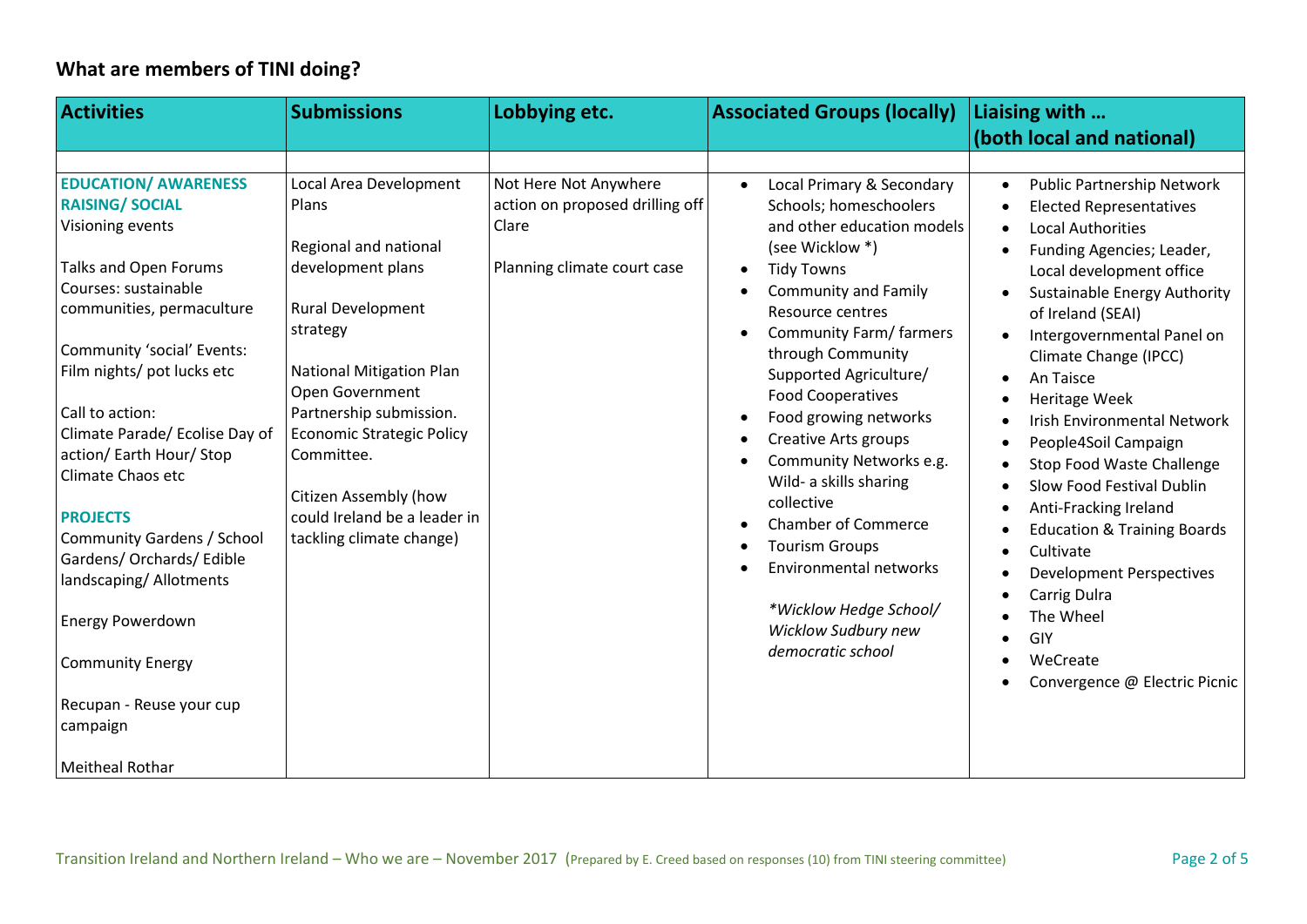## **What is needed?**

A focussed cohesive steering committee sharing a common goal

Communication between groups

A core group in Ireland that have diverse skills with common goals aiming to take direct and proactive action to implement transition practices into communities and schools.

Formalised member of Irish Environmental Network and Environmental Pillar to enable a voice at national policy table and access to funding to support administration and education, skills development, practice sharing etc to help more people make the transition.

An active social media presence - the facebook page could be a 'go to' for anyone interested in sustainability and transition in Ireland

A website, with information about transition and how to set up a group; and access to stories of transition

The creation of a "Transition Map in Ireland" with access to all projects and initiatives working in this direction. What are individuals, groups, and communities, doing making transition changes?

Creating links with other organisations to run initiatives and raise awareness e.g. Tidy Towns

Unite across communities to influence businesses ('could you please use biodegradable packaging?' etc.)

Sharing with International Transition and Ecolise and other projects in Europe; (EU as a source of funding)

Capacity raising in how to influence Local Area Development Plan (Greenway initiatives etc.); regional plans and National Planning Framework.

Events organisation to promote Transition Movement nationally as well as locally - an annual Transition Ireland event

Funding !!!

**Other**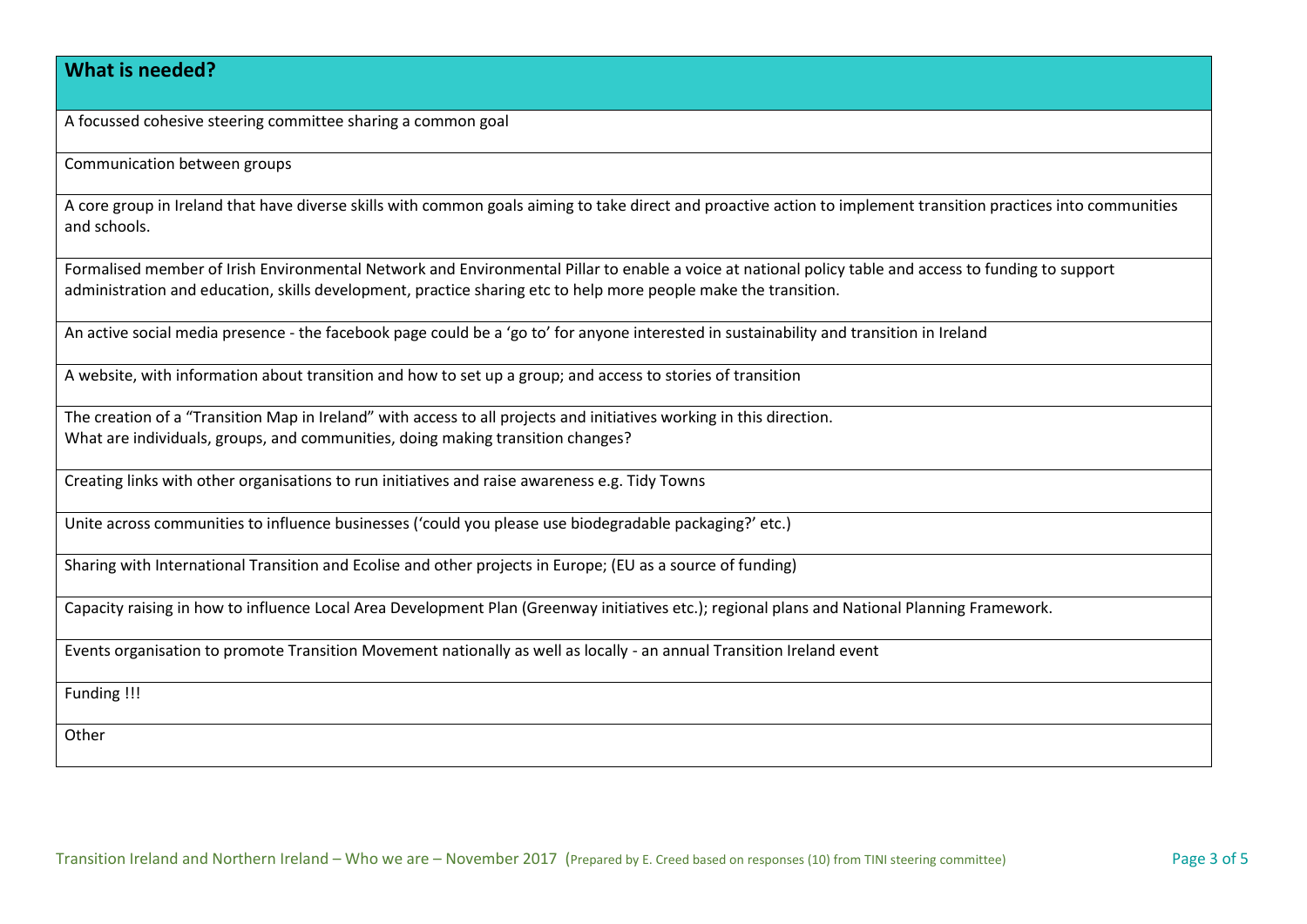| Name (s)                                  | <b>Group Name</b>                                             | <b>Website, Facebook etc</b>                                              | <b>Location</b>            | <b>Core Group</b>                                                                                            | <b>Mailing List</b> |
|-------------------------------------------|---------------------------------------------------------------|---------------------------------------------------------------------------|----------------------------|--------------------------------------------------------------------------------------------------------------|---------------------|
| Laura Sedano<br>Bastida                   | <b>Transition Network</b><br>Spain                            |                                                                           | Dublin                     |                                                                                                              |                     |
| Micheal Callaghan                         | An Lianadh: Dublin City<br>Transition; Transition<br>Monaghan | See An Lianadh on Facebook                                                | Dublin                     |                                                                                                              |                     |
| Suzie Cahn                                | Carraig Dúlra-hosting<br>org for<br>WOW Wicklow<br>Transition | www.dulra.org                                                             | Glenealy, Co Wicklow       | -there is no longer a core group<br>of WOW but many local<br>initiatives were catalyzed by its<br>activities | 2000                |
| Gareth Conlon                             | <b>Transition Dundalk</b>                                     | Facebook                                                                  | Dundalk                    | 3/4                                                                                                          |                     |
| <b>Elizabeth Creed</b><br>Nicholas Harvey | <b>Transition Town Kinsale</b>                                | www.transitiontownkinsale.org                                             | Kinsale,<br>Cork           | 10                                                                                                           | 300                 |
| Bernard<br>McGlinchey                     | <b>Transition Galway</b><br>(& An Áit Eile - aae.ie)          | Transitiongalway.wordpress.com<br>Facebook                                | Galway                     | 6ish                                                                                                         | 700ish              |
| Aaron Jewell                              |                                                               |                                                                           | Dublin                     |                                                                                                              |                     |
| Theresa<br>O'Donohoe                      |                                                               | theresaod.com                                                             | Clare                      |                                                                                                              |                     |
| Davie Philip                              | Cloughjordan Ecovillage                                       | www.thevillage.ie                                                         | Cloughjordan,<br>Tipperary | 8                                                                                                            | 800                 |
| Mieke Vanfleteren                         | Transition<br>Newtownmountkennedy                             | Facebook: Transition<br>Newtownmountkennedy<br>Climate court case Ireland | Wicklow                    |                                                                                                              |                     |